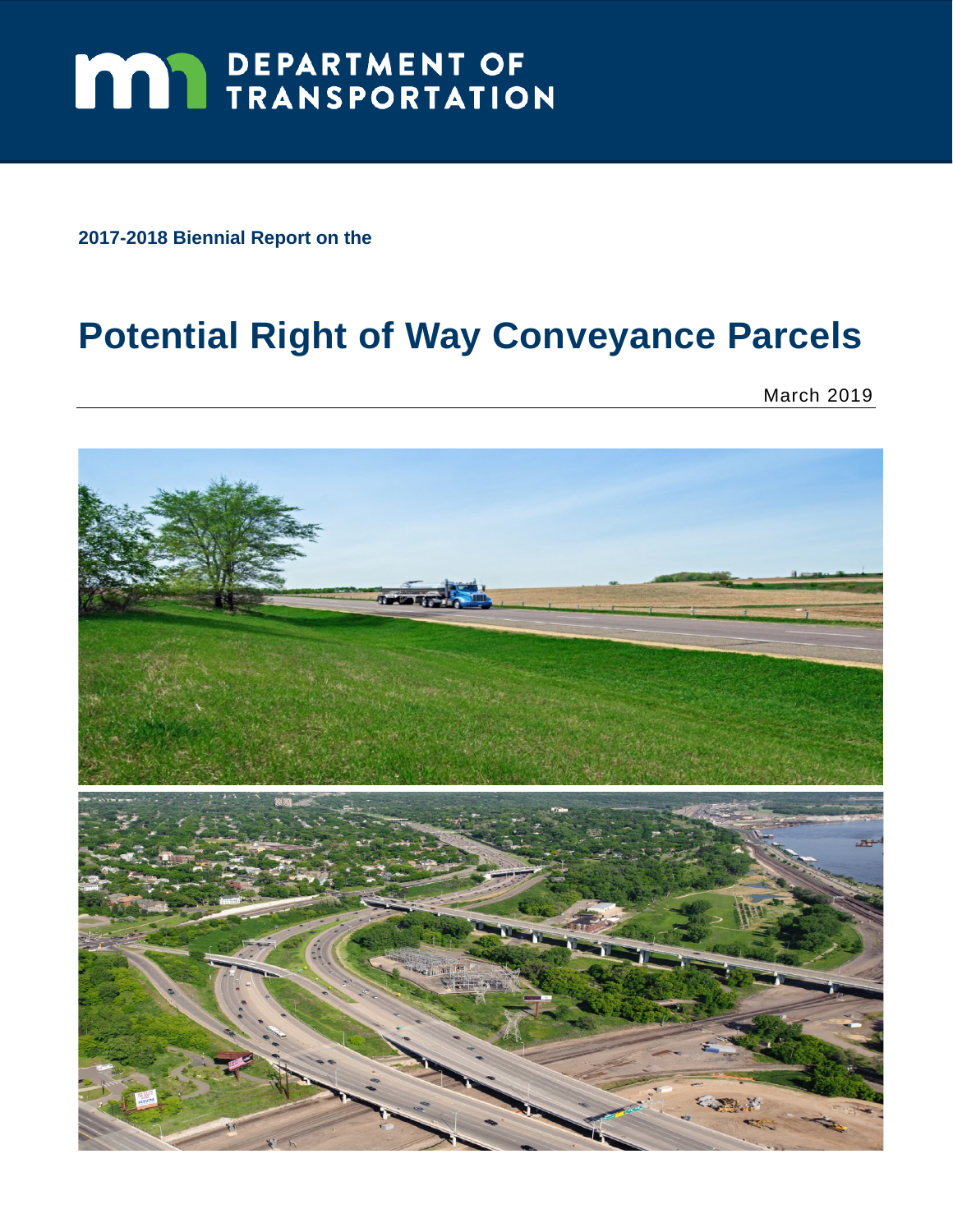Prepared by**:** 

 The Minnesota Department of Transportation 395 John Ireland Boulevard Saint Paul, Minnesota 55155-1899

Phone: 651-296-3000 Toll-Free: 1-800-657-3774 TTY, Voice or ASCII: 1-800-627-3529

To request this document in an alternative format

Please call 651-366-4718 or 1-800-657-3774 (Greater Minnesota). You may also send an email to ADArequest.dot@state.mn.us.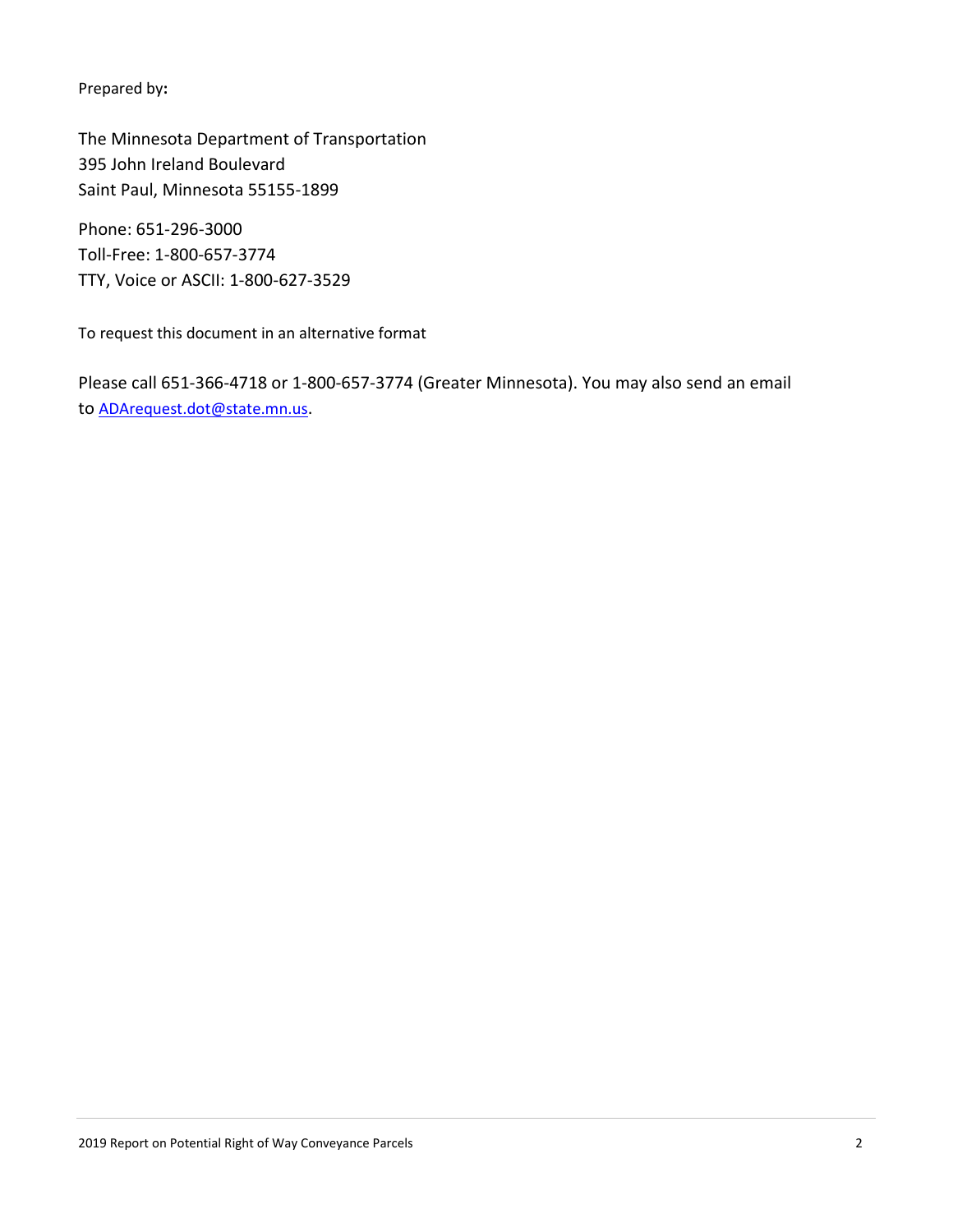# **Contents**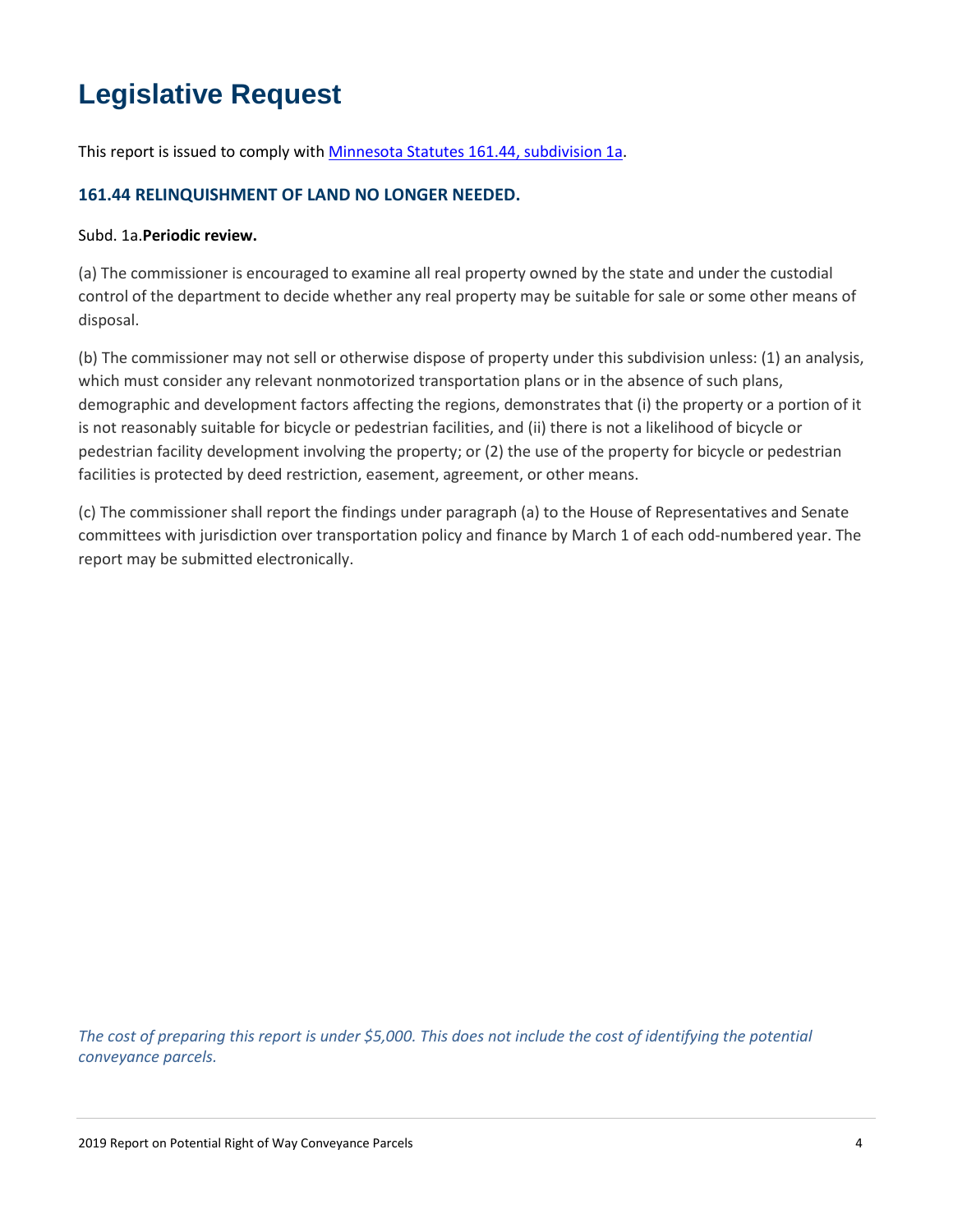# **Summary**

 approach is that some available parcels went unsold while time and effort were expended on parcels that The Minnesota Department of Transportation historically used a reactive approach to the disposal of unneeded right of way. Land was not usually sold until a prospective buyer inquired about its availability. The result of this ultimately were not available to sell.

 To better handle the disposal of unneeded right of way, MnDOT adopted a proactive approach to identifying potential saleable parcels to actively market to the public. This report includes a list of potential saleable parcels in Appendix A. This list is provided to the Legislature in response to changes in Minn. Stat. 161.44 enacted during the 2013 and 2014 legislative sessions.

The list in Appendix A represents MnDOT's progress to date. Ongoing improvements to the process will add more property to the list. MnDOT's intent is to increase property sales by more actively marketing the identified parcels.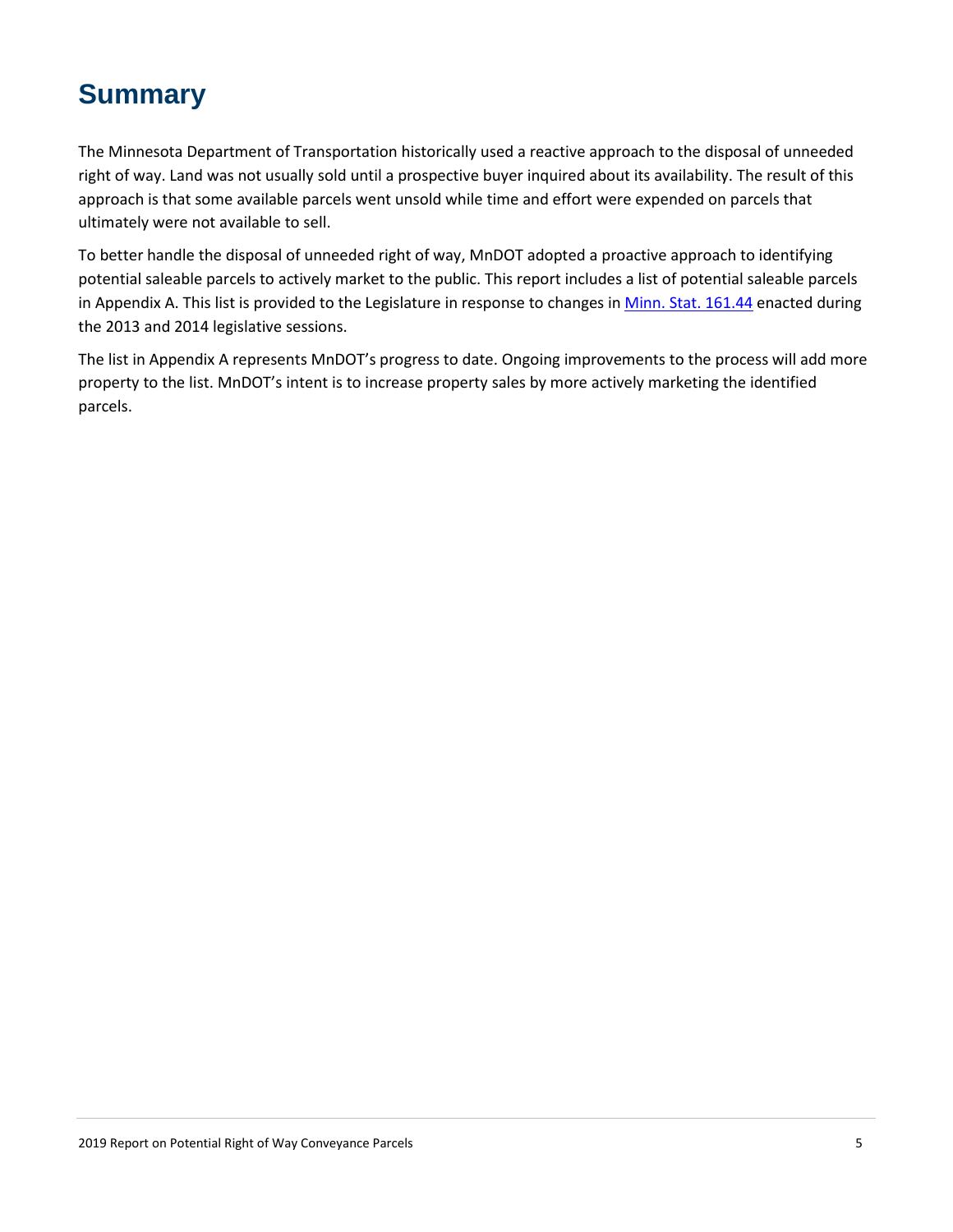## **Background**

 MnDOT's focus is to preserve existing transportation infrastructure while seeking opportunities to expand the the transportation system is one of the activities traditionally dealt with as an opportunity presents itself, rather infrastructure to meet current and emerging needs. Activities that do not contribute to those goals, either directly or by providing additional resources, tend to receive less emphasis. Such activities are carried out as resources become available. The disposal of property (right of way) no longer needed for the operation or enhancement of than in a proactive manner.

### **Approach**

 In the past, the sale of unneeded right of way almost always started with an inquiry to MnDOT from an interested party did not own the fee underlying the highway easement, the interested party was not an eligible direct sale outside party. Once an inquiry was received, MnDOT conducted an internal review to determine if the property would be needed for current or future transportation use. This review included multiple functional areas such as planning, design, traffic and safety and maintenance. Any legal constraints were identified, such as the interested party or there was a right of first refusal available to another party. If the property was available for sale, it was appraised to determine fair market value and negotiations took place with the interested party.

 purposes. Even when a parcel was available to sell, a sale did not always occur. The prospective buyer may not have been eligible for a direct sale, may have been unwilling to pay the appraised fair market price or may have lost interest during the time it took MnDOT to conduct the review and obtain an appraisal. In some cases, a requested property was not available because MnDOT needed to retain it for transportation

#### **The Initial List**

 final determination as to availability. If the district knew of any additional potential sale properties, they were MnDOT's Right of Way Electronic Acquisition Land Management System, or REALMS database, which details the current right of way holdings, was queried for all parcels that were either acquired as "excess" (Minn. Stat. 161.23) or that had some prior or existing possible sale activity. The resulting list was examined to remove any properties that were already disposed of or not held in fee. The remaining properties were sent to the districts for added to the list.

 In 2014 and 2015 a contractor further examined the right of way in MnDOT's District 8 (Willmar) and District 4 REALMS list. The lists were sent to the districts for review and approval. (Detroit Lakes) to identify potential sale properties that did not fall within the selection criteria used to create the

In 2015 and 2016 Metro District identified potential surplus parcels. The list was reviewed and approved.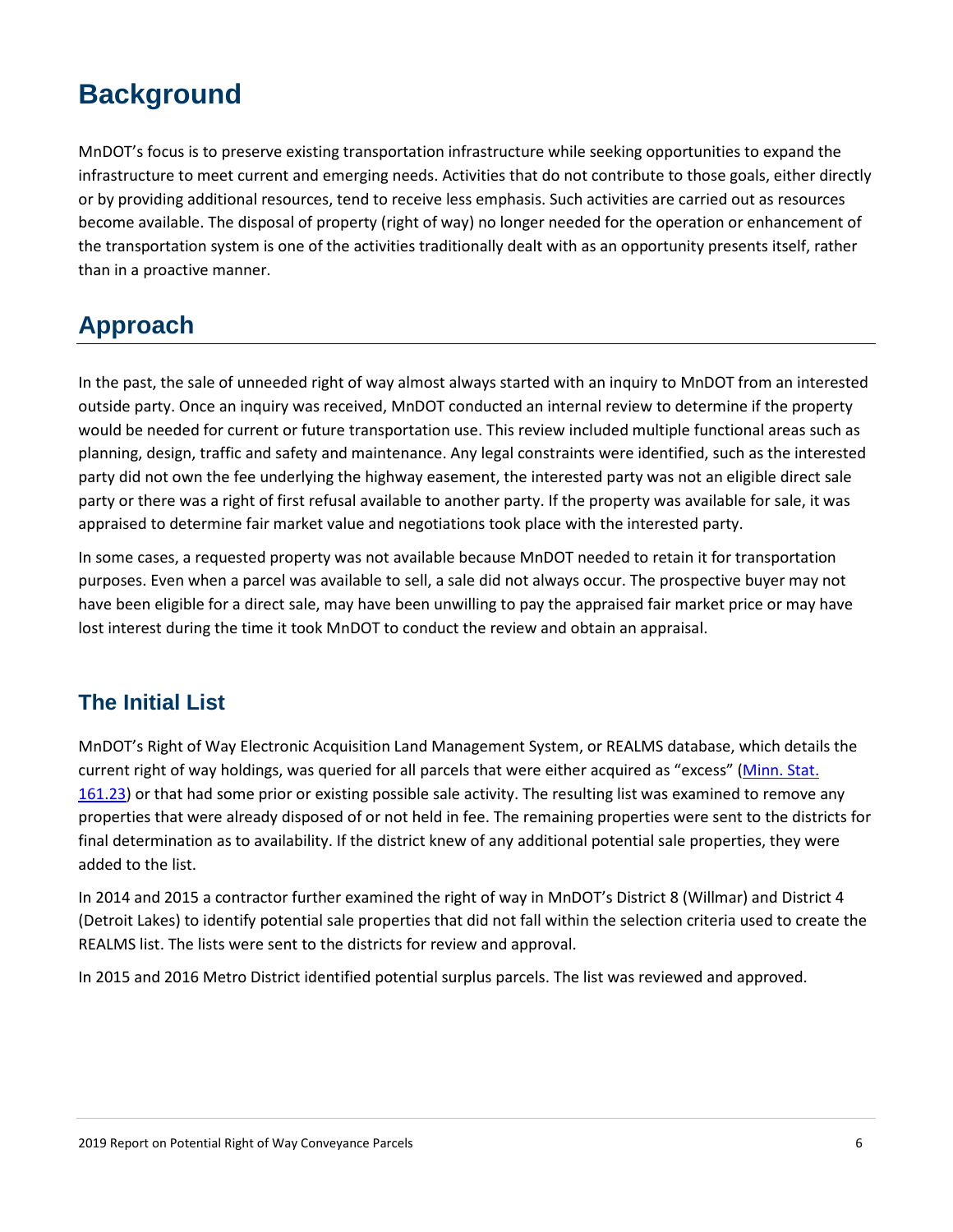# **The Current List**

 MnDOT is adding this new proactive approach to help promote better management of these public resources. The method described in this section was used to develop the list attached as Appendix A, and is current as of Dec. 31, 2018. This approach is subject to continuous improvement as described in the next section.

From Dec 31, 2016 to Dec 31, 2018, the list in Appendix A has expanded from 224 to 239 properties. Activity on Appendix A is as follows:

- 15 additional properties were identified
- 21 properties were sold
- 1 property was leased
- 24 properties have a sale pending
- 20 properties are available for immediate sale "over the counter"
- 5 property was denied and continued to be needed for right of way

#### **Methodology**

 The new methodology identifies and actively markets available properties that can be returned to productive use and the tax rolls. The attached list of potential saleable properties is the result of this process. The following assumptions guide the current approach:

- 1. The intent of the legislation is to return property to economic productivity and the tax rolls.<br>2. Only fee-held right of way is considered for this report.
- 
- 3. Properties currently under consideration for possible sale due to an individual request are not included because it may be determined that the parcel:
	- a. Is still a necessary asset and not available for sale
	- b. Is not needed and will be sold as part of a current negotiation, making the parcel unavailable for sale
	- c. Is not needed but the current negotiation will not end in a sale, at which time the parcel will be added to the available parcel list

#### **District Evaluation of Prior and Existing Potential Sales**

 In the case of prior potential sales activity, the districts were asked to determine whether the property was potential sale and is listed in Appendix A. unavailable or if it was deemed surplus yet the sale failed to occur. In the latter case, the property is available as a potential sale and is listed in Appendix A.<br>2019 Report on Potential Right of Way Conveyance Parcels 7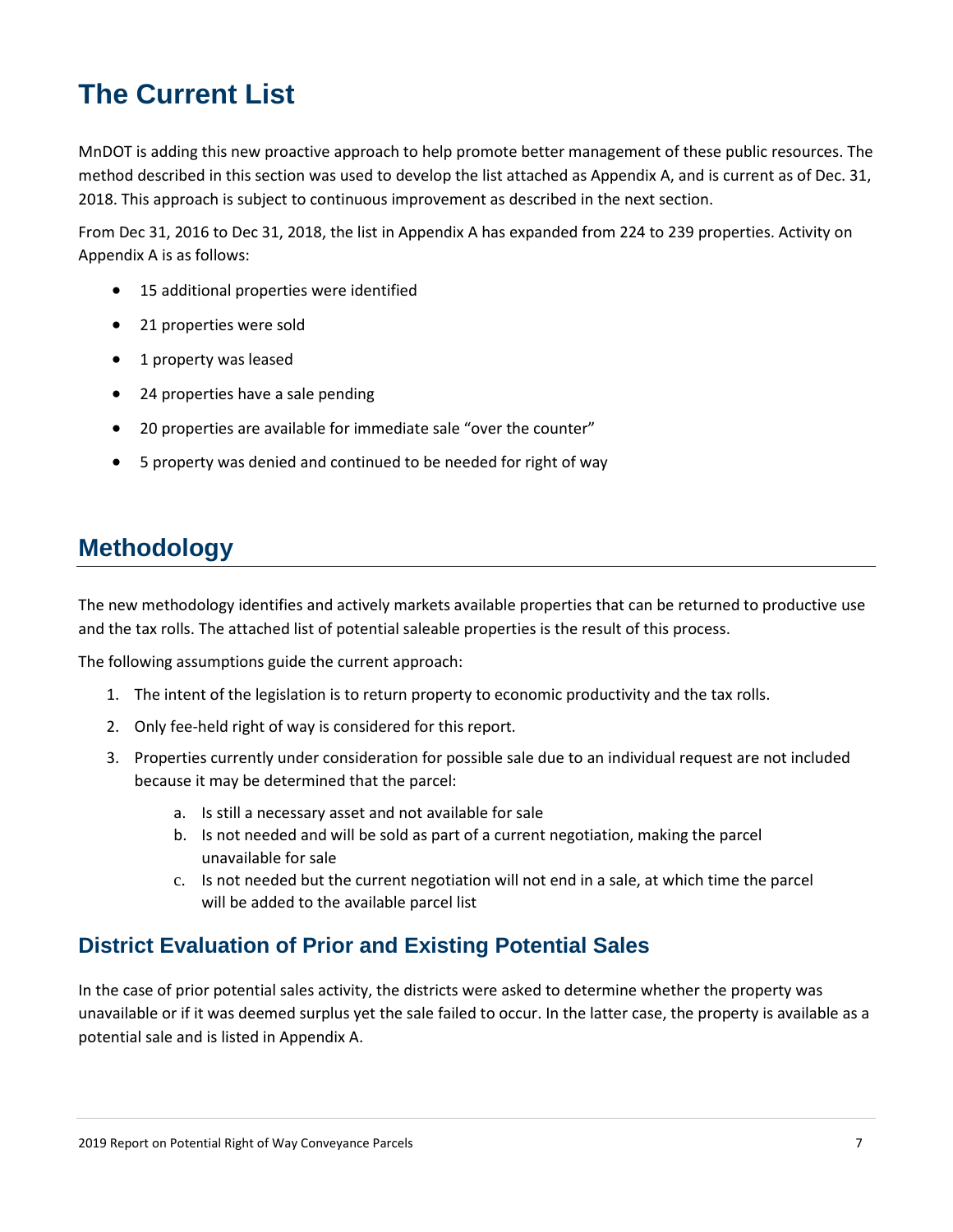#### **Statute Changes Affecting the Sale of Property**

 Counter Sales" list. The changes in Subdivision 5 gives MnDOT the option to sell land directly to an adjoining land owner in lieu of a costly and lengthy sealed bid sale. The changes in Subdivision 6b allow MnDOT to sell to anyone agreeing to pay the minimum bid in lieu of having a costly and lengthy sealed bid sale again. Subdivision 5 and 6b Minn. Stat. 161.44 was revised in 2017 to allow MnDOT to sell property to an adjacent owner under some specific circumstances and also allows MnDOT to place land that was unsold by Sealed Bid process to an "Over the are below, with the relevant changes highlighted.

#### **Subd. 5. Conveyance to highest bidder in certain cases.**

 If the larger tract has been platted into lots or divided into smaller tracts and the commissioner elects  *and conveyed to the owner of the land abutting upon the lands in the same manner and under the*  to proceed under this subdivision, the lands constituted an entire tract and the person from whom the lands were acquired and the person's spouse are deceased, or the offers as provided for are not accepted and the amount of money not tendered within the time prescribed, *the lands may be sold same terms provided under subdivision 2,* or the commissioner may sell the lands to the highest responsible bidder upon three weeks' published notice of such sale in a newspaper or other periodical of general circulation in the general area where the lands are located. All bids may be rejected and new bids received upon like advertisement.

#### **Subd. 6b. Unsold lands.**

 *If lands remain unsold after being offered for sale to the highest bidder, the commissioner may offer the remaining lands to any person who agrees to pay the minimum bid established for the withdraws the remaining lands from sale. The lands to be sold must be listed on the department's public sale. The sale must continue until all eligible lands have been sold or the commissioner Unsold Property Inventory list.* 

#### **Bicycle and Pedestrian Facility Protection**

 pedestrian facilities. If the examination shows the property has the potential to support bike or pedestrian use per use, measures are taken to protect that use and become a part of the condition of sale per *Minn. Stat. 161.44* Prior to being offered for sale, each parcel is examined to determine its suitability for potential bicycle or Minn. Stat. 161.44 Subd 1a (b) (1), then a suitability worksheet is completed. If the property is suitable for such subd 1a (b) (2).

#### **Conveyance Activity**

 The reporting period is from Dec. 31, 2016 to Dec. 31, 2018. In addition to the 20 completed sales shown in various stages of investigation, review or negotiation – this number includes both fee-owned property and government authority or underlying fee owner of the highway easement. Appendix A, an additional 160 parcels were sold (in 83 conveyances). Currently 222 other conveyances are in highway easement property. These other conveyances were requested by an outside interested party, local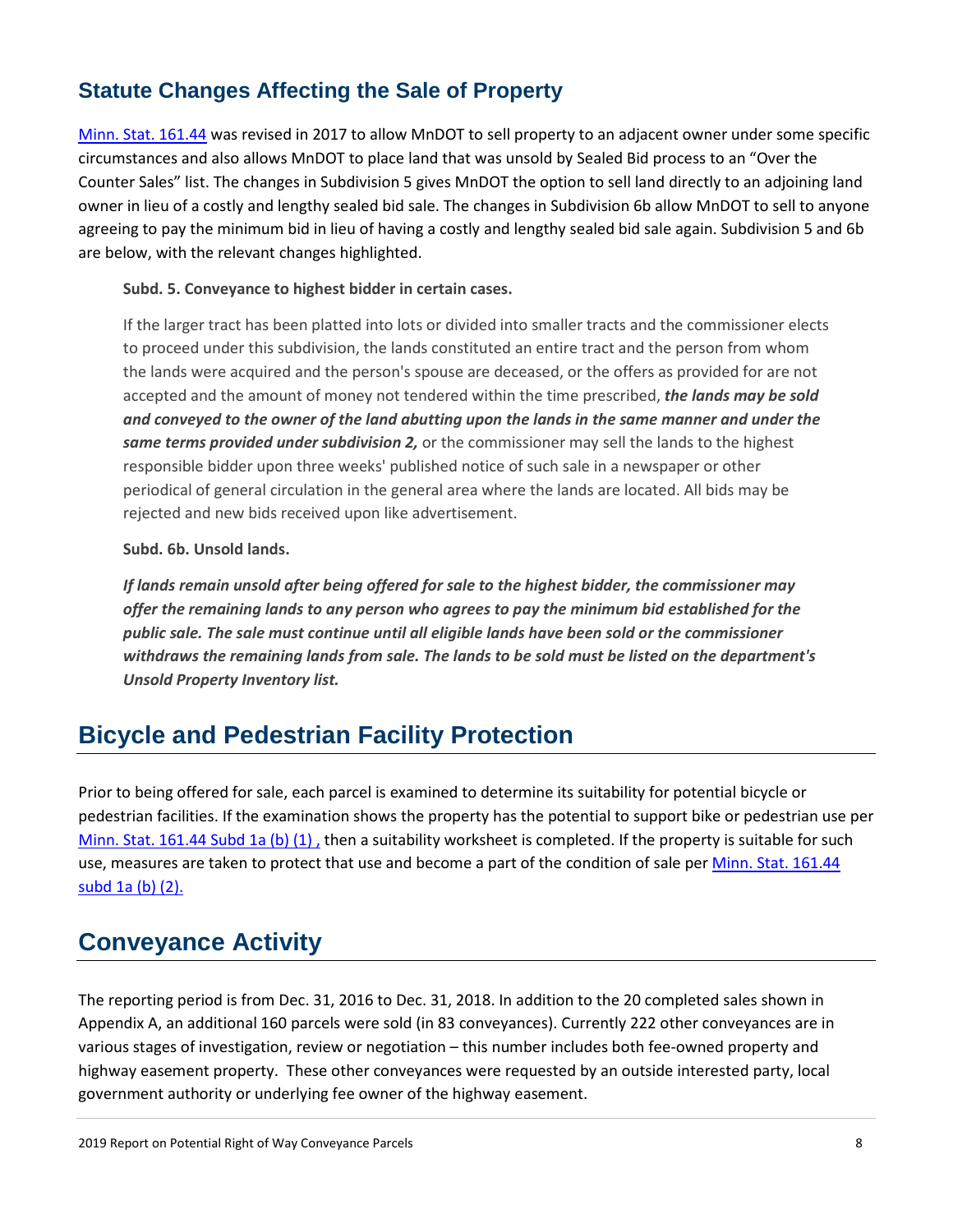# **Continuing Process Improvement**

As mentioned previously, this process is under continuous revision and improvement. The short-term goals were and continue to be:

1. Perform an in-depth analysis of the remainder of MnDOT's right of way holdings.

**Outcome:** Appendix A grew by 22 properties

**Continuing:** Older denied or dropped fee-owned properties are being reviewed and researched<br>2. Identify surplus right of way as part of the construction project close-out process 2. Identify surplus right of way as part of the construction project close-out process

**Outcome:** Districts have been asked to identify any potential properties that may be sold when construction is finished.

 **Continuing:** Districts have been asked to identify any potential properties that may be sold when construction is finished.

3. Add potential lease properties to the list

 property would be approved for a lease. **Outcome:** If a property is denied a sale, there is a process in place to investigate if that same

 property would be approved for a lease. **Continuing:** If a property is denied a sale, there is a process in place to investigate if that same

4. Review current leased properties for potential sales

**Outcome:** Several leased properties were converted to saleable land.

**Continuing:** Review leases with each district to consider converting to a sale.

 5. Create a graphic display allowing potential purchasers to easily locate the available properties on a web-based map

**Outcome:** An in-house GIS application is being developed for the Property Sales website.

**Continuing:** Test and review application before launching and continue to add properties as they become available.

6. Actively market the identified properties

**Outcome:** This is tied to launch of web-based GIS.

 **Continuing:** Add additional sales support by contracting a licensed real estate broker for the Over the Counter sales properties listed.

7. Research property previously deemed unavailable due to upcoming construction

**Outcome:** Property will be vetted and added to Appendix A.

**Continuing:** Property will be vetted and added to Appendix A.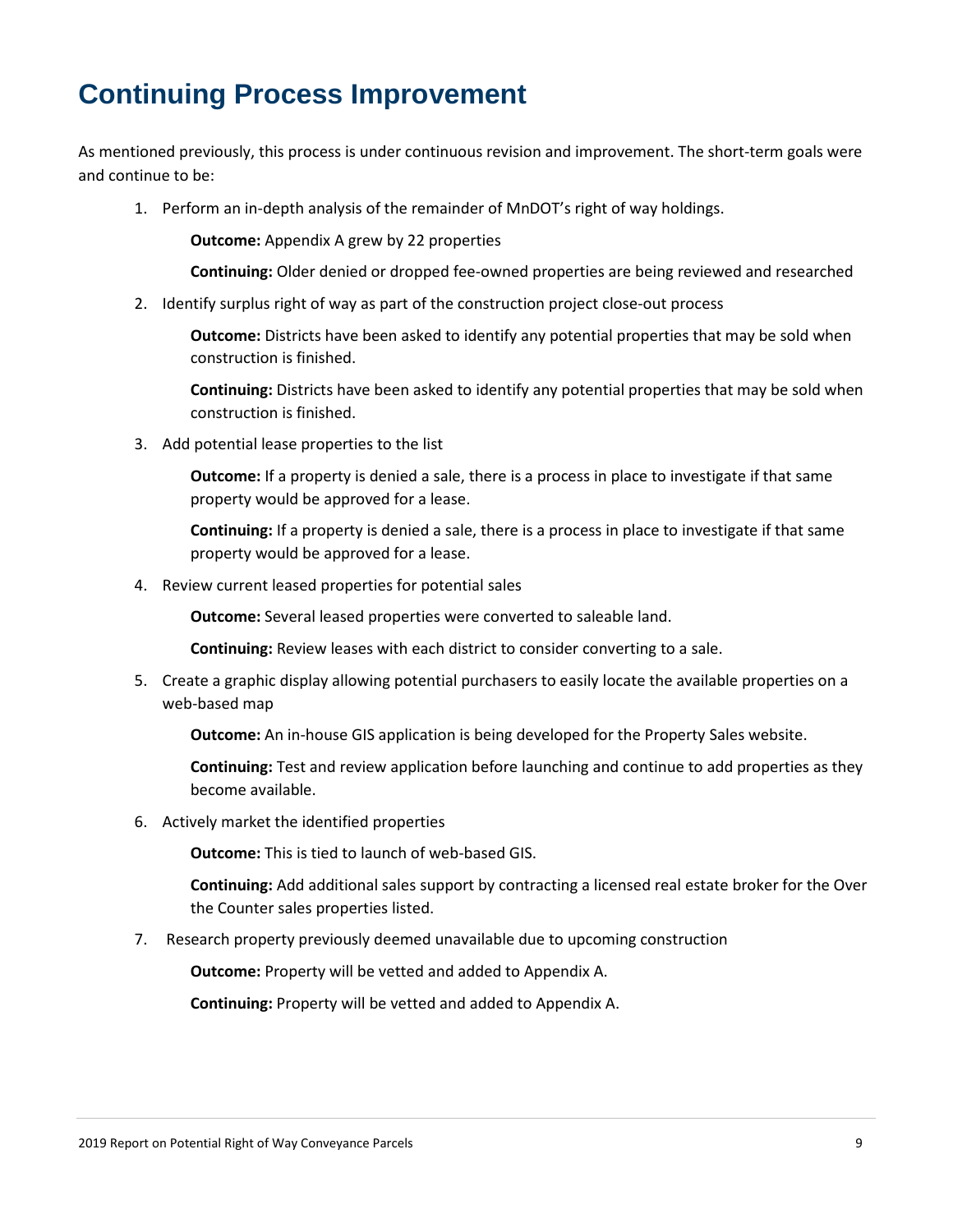# **Appendix A: Current List of Potential Sale Properties**

#### **List is current as of December 2018**

| County            | <b>Trunk</b><br>Highway | Location                                  | Parcel         | Year Identified  | <b>District</b> |
|-------------------|-------------------------|-------------------------------------------|----------------|------------------|-----------------|
| Anoka             | 35W                     | Ramp from Lake Dr to I-35W S              | 0280-901-1     | 2014             | M               |
| Anoka             | 10                      | US10, MN610, MN47                         | 0214-901-8     | 2015             | M               |
| Anoka             | 610                     | MN610 at E. River Road                    | 0217-901-7     | 2015             | M               |
| Anoka             | 610                     | MN610, MN47, US10                         | 0217-901-239   | 2015             | M               |
| Anoka             | 35W                     | 35W & lake Drive                          | 0280-901-1     | 2018             | M               |
| Beltrami          | 71                      | AT TWP RD 304                             | 0411-445-258A  | 2014             | $\overline{2}$  |
| Beltrami          | 197                     | TH 197 IB BEMIDJI                         | 0416-904-35    | 2014             | $\overline{2}$  |
| <b>Becker</b>     | 10                      | US 10 & East Shore Drive                  | 0302-352-301T  | 2015             | $\overline{4}$  |
| <b>Becker</b>     | 34                      | MN 34 @ Shell River Trail                 | 0303-303-56    | Sale In Progress | $\overline{4}$  |
| <b>Becker</b>     | 59                      | Larson Ave and Main                       | 0305-302-213   | 2015             | $\overline{4}$  |
| Becker            | 59                      | TH 59 near Brolin Beach Road (south side) | 0305-303-234B  | 2015             | $\overline{4}$  |
| <b>Blue Earth</b> | 169                     | TH 30 & TH 169                            | 0712-383-206B  | 2014             | $\overline{7}$  |
| <b>Big Stone</b>  | 28                      | 2TH 28 & 10th Street                      | 0605-824-23    | Sale In Progress | $\overline{4}$  |
| <b>Big Stone</b>  | 28                      | 2TH 28 & 10 <sup>th</sup> Street          | 0605-824-24    | Sale In Progress | $\overline{4}$  |
| <b>Big Stone</b>  | 28                      | TH 28 & 10th Street                       | 0605-824-27    | 2015             | $\overline{4}$  |
| <b>Big Stone</b>  | 28                      | TH 28 & 10 <sup>th</sup> Street           | 0605-824-28    | Sale In Progress | $\overline{4}$  |
| <b>Brown</b>      | 14                      | 18th St. N & TH 14                        | 0804-391-243   | 2014             | $\overline{7}$  |
| Carlton           | 33                      | Between English Rd & CR 116               | 0906-11B-212   | 2014             | $\mathbf{1}$    |
| Carlton           | 33                      | 1.25 miles South of North County Line     | 0906-11B-223   | 2014             | $\mathbf{1}$    |
| Carlton           | 33                      | 1.25 miles South of North County Line     | 0906-11B-223B  | 2014             | $\mathbf{1}$    |
| Carver            | $\overline{7}$          | MN7 @ Bayview Drive                       | 1004-901-210   | 2016             | M               |
| Carver            | $\overline{7}$          | MN7 @ Rolling Acres Rd                    | 1004-901-216E  | 2016             | M               |
| Carver            | 212                     | US212 @ CSAH 41                           | 1013-902-14    | 2016             | M               |
| Carver            | 212                     | US 212 @ CSAH 36                          | 1013-902-17    | 2016             | M               |
| Chippewa          | $\overline{7}$          | Intersection 7 & 29                       | 1206-902-11    | Sale In Progress | 8               |
| Chisago           | 8                       | W Intersection of Crescent Rd at US 8     | 1301-621-330A  | 2014             | M               |
| Chisago           | 8                       | W Intersection of Crescent Rd at US 8     | 1301-621-330B  | 2014             | M               |
| Chisago           | 8                       | E Intersection of Crescent Rd at US 8     | 1301-621-441D  | 2014             | ${\sf M}$       |
| Chisago           | 8                       | Lincoln Rd at US 8                        | 1301-901-53    | Sale Completed   | M               |
| Clay              | 10                      | US 10 @ 260th Street North                | 1401-902-314A  | Sale In Progress | 4               |
| Clearwater        | $\overline{2}$          | <b>Bagley Truck Station</b>               | 1503-901-208XA | 2014             | $\sqrt{2}$      |
| Crow Wing         | 210                     | At Ash Ave.                               | 1806-304-216G  | Denied           | $\mathfrak{Z}$  |
| Crow Wing         | 371                     | Court Street & Estate Drive               | 1809-901-63    | Sale Completed   | 3               |
| Crow Wing         | 371                     | Court Street & Estate Drive               | 1809-901-63A   | Sale Completed   | $\sqrt{3}$      |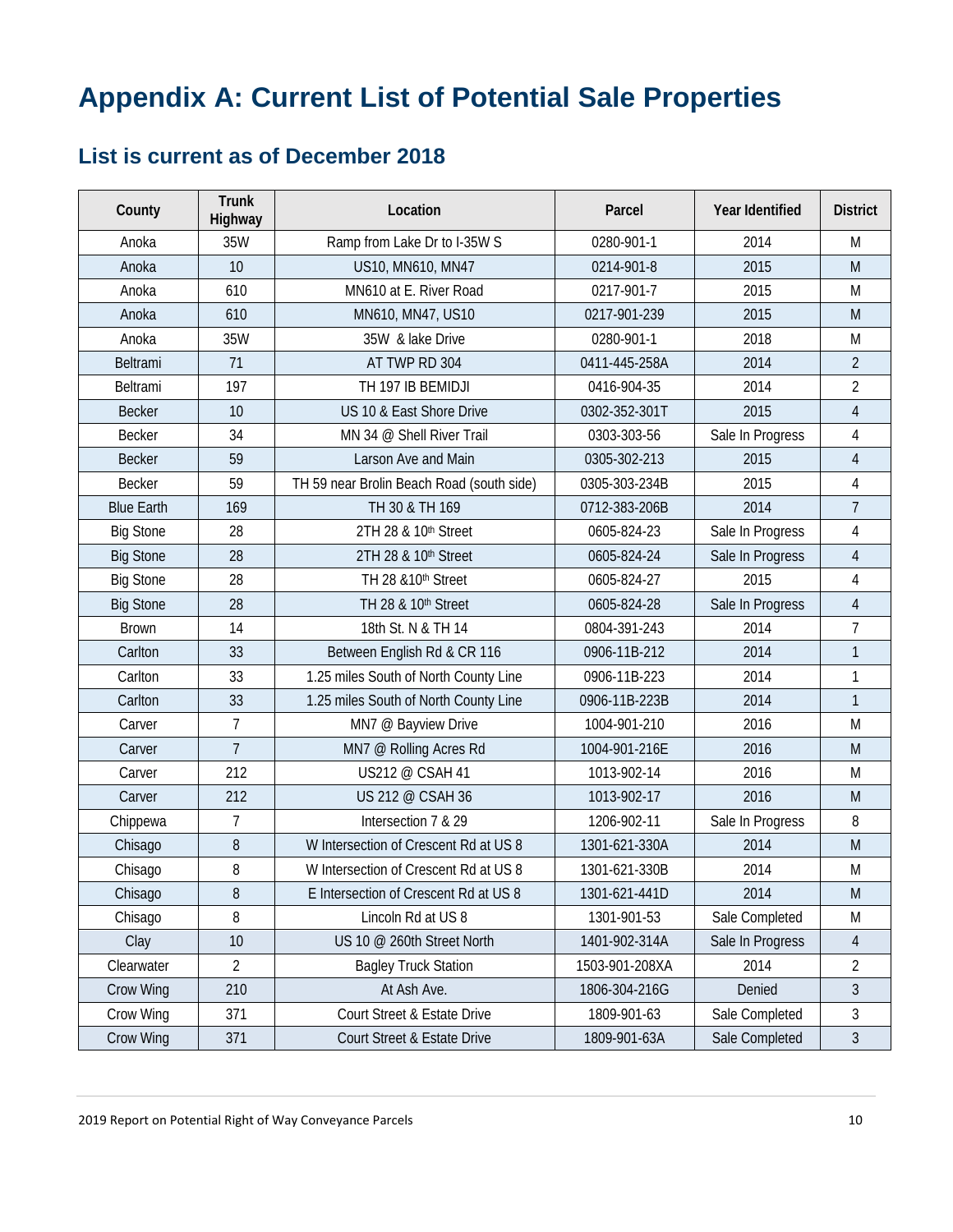| County   | <b>Trunk</b><br>Highway | Location                              | Parcel        | Year Identify    | <b>District</b> |
|----------|-------------------------|---------------------------------------|---------------|------------------|-----------------|
| Dakota   | 35W                     | Gravel Pit on 235th West of Dodd Road | 1919-000-4    | Sale In Progress | M               |
| Dakota   | 52                      | MN13 @ Sibley Memorial Hwy            | 1901-903-241A | Sale Completed   | M               |
| Dakota   | 52                      | Broderick Blvd S of CSAH 28 and US 52 | 1928-904-2    | 2014             | M               |
| Dakota   | 52                      | US 52 at 70th Street                  | 1928-904-18   | 2015             | M               |
| Dakota   | 77                      | Ramp from MN 77 to MN 13 S            | 1925-901-1    | 2014             | M               |
| Dakota   | 77                      | Ramp from CSAH 38 to MN 77 N          | 1929-901-20   | 2014             | M               |
| Dakota   | 494                     | NE quad MN13 and I-494                | 1986-901-409A | 2014             | M               |
| Dakota   | 494                     | 1494 @ 60th Street West               | 1985-903-17   | 2015             | M               |
| Dakota   | 494                     | 1494 @ US 52                          | 1985-902-232  | 2015             | M               |
| Dakota   | 494                     | 1494 @Dodd Road                       | 1985-903-6    | 2018             | M               |
| Dakota   | 494                     | I 494 & MN 110                        | 1985-903-43   | 2015             | M               |
| Dakota   | 494                     | 1494 @ 5 <sup>th</sup> Avenue South   | 1985-902-405E | Sale In Progress | M               |
| Dakota   | 494                     | On Horseshoe Lake and I-494           | 1985-903-18   | 2014             | M               |
| Dakota   | 494                     | On Horseshoe Lake and I-494           | 1985-903-18A  | 2014             | M               |
| Dakota   | 494                     | Intersection of MN 110 and I-494      | 1985-903-50A  | Denied           | M               |
| Dakota   | 494                     | Delaware Ave at I-494                 | 1985-903-9    | 2014             | M               |
| Dakota   | 35E                     | 135 @ Crystal Lake Road West          | 1980-902-212  | 2015             | M               |
| Dakota   | 35E                     | 135E @Blackhawk Road                  | 1982-904-40   | 2015             | M               |
| Dakota   | 35E                     | 135E @ Lone Oak Road                  | 1982-905-1    | 2015             | M               |
| Dakota   | 35E                     | Kenneth St at 35E                     | 1982-903-45   | 2014             | M               |
| Dodge    | 14                      | <b>CSAH 3 &amp; TH 14</b>             | 2001-451-205A | 2014             | 6               |
| Dodge    | 14                      | TH 56 & TH 14                         | 2001-451-227A | Denied           | 6               |
| Fillmore | 43                      | TH 43 in Tawny                        | 2306-901-42   | 2014             | 6               |
| Goodhue  | 61                      | TH 61 & 130th Ave.                    | 2514-601-203A | 2014             | 6               |
| Goodhue  | 61                      | Red Wing                              | 2514-602-331  | 2014             | 6               |
| Hennepin | 5                       | Mn 5 @ Heritage Road                  | 2701-901-209F | 2015             | M               |
| Hennepin | $\overline{7}$          | Ramp from I-494 to MN7 W              | 2706-81A-367  | 2014             | M               |
| Hennepin | 12                      | Ferndale Rd at US 12                  | 2713-901-15   | 2014             | M               |
| Hennepin | 12                      | Ramp from CSAH 101 to US 12 W         | 2713-901-67   | 2014             | M               |
| Hennepin | 12                      | US 12 @ Old Crystal Bay Road          | 2713-903-16   | Sale In Progress | M               |
| Hennepin | 12                      | US 12 @ CSAH 6                        | 2713-904-96   | 2016             | M               |
| Hennepin | 12                      | US 12 @ Crosby Road                   | 2714-901-25   | Sale In Progress | M               |
| Hennepin | 12                      | US 12 @ Crosby Road                   | 2714-056-407C | Sale Completed   | M               |
| Hennepin | 35W                     | 35W @ 25th Street (SW Quad)           | 2782-902-2    | 2016             | M               |
| Hennepin | 35W                     | 35W @ W 28th Street                   | 2782-903-18C  | 2018             | M               |
| Hennepin | 55                      | MN 55 @ 16th Avenue                   | 2723-821-2    | 2016             | M               |
| Hennepin | 55                      | MN 55 @ East 42nd Street              | 2724-905-8    | 2016             | M               |
| Hennepin | 55                      | MN 55 @ 42nd Avenue South             | 2724-902-12   | 2016             | M               |
| Hennepin | 55                      | MN 55 @ 42nd Avenue South             | 2724-902-15   | 2016             | M               |
| Hennepin | 55                      | MN 55 @ 42nd Ave South                | 2724-902-214A | 2016             | M               |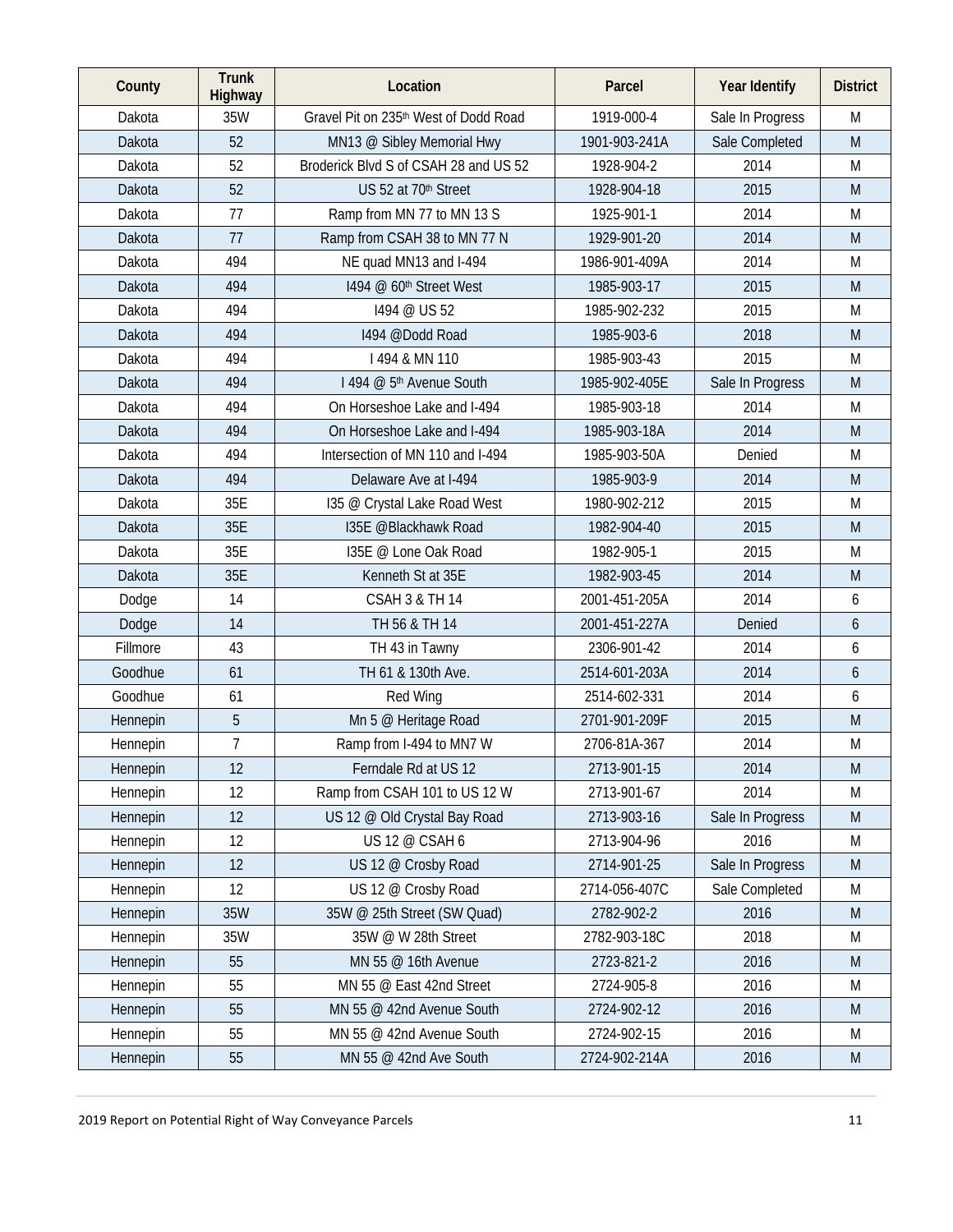| County    | <b>Trunk</b><br>Highway | Location                            | Parcel        | Year Identify     | <b>District</b> |
|-----------|-------------------------|-------------------------------------|---------------|-------------------|-----------------|
| Hennepin  | 47                      | MN 47 @ 27th Avenue NE              | 2726-622-2    | Sale Completed    | M               |
| Hennepin  | 100                     | MN 100 @ MN 62                      | 2733-211-82   | 2015              | M               |
| Hennepin  | 100                     | MN 100 @ MN 62                      | 2733-211-267  | 2015              | M               |
| Hennepin  | 100                     | MN 100 @ West 44th Street           | 2734-903-26   | 2015              | M               |
| Hennepin  | 100                     | MN 100 @ Golden Valley Road         | 2735-023-230G | Sale in Progress  | M               |
| Hennepin  | 100                     | MN 100 @ Duluth Street              | 2735-023-321K | Sale In Progress  | M               |
| Hennepin  | 100                     | MN 100 @ Lindsay Street             | 2735-023-14B  | Over Counter Sale | M               |
| Hennepin  | 100                     | MN 100 @ MN 55                      | 2735-023-9C   | 2015              | M               |
| Hennepin  | 610                     | MN 610 & US 169                     | 2771-903-47   | Sale In Progress  | M               |
| Hennepin  | 94                      | 40th Ave N at I-94                  | 2781-928-42   | Sale in Progress  | M               |
| Hennepin  | 94                      | Ramp from CSAH 81 N to I-94 E       | 2786-902-19   | 2014              | M               |
| Hennepin  | 94                      | 194 @ 37th Avenue North             | 2781-926-32C  | 2015              | M               |
| Hennepin  | 169                     | Ramp from I-494 E to US 169 S       | 2776-903-206A | Sale Completed    | M               |
| Hennepin  | 169                     | MN 610 & US 169                     | 2750-903-204A | Sale In Progress  | M               |
| Hennepin  | 252                     | MN 252 @ 89th Avenue North          | 2748-906-96   | 2015              | M               |
| Hennepin  | 394                     | 1394 @ Texas Avenue                 | 2714-056-382  | Sale Completed    | M               |
| Hennepin  | 394                     | 1394 @ Glenwood Avenue              | 2789-901-18A  | Sale In Progress  | M               |
| Hennepin  | 394                     | 1394 @ Penn Avenue                  | 2715-901-210P | 2015              | M               |
| Hennepin  | 394                     | I 394 @ Old Cedar Lake Road         | 2789-906-7F   | 2015              | M               |
| Hennepin  | 494                     | 1494 @ CSAH 3                       | 2781-902-1    | 2015              | M               |
| Hennepin  | 94                      | 194 @ 41st Avenue North             | 2781-928-12A  | Sale In Progress  | M               |
| Hennepin  | 494                     | 0.2 Mi E of W Bush Lake Rd at I-494 | 2785-906-424B | 2014              | M               |
| Houston   | 76                      | 3.1 miles south of Houston          | 2807-901-201A | 2014              | 6               |
| Hubbard   | 200                     | .5 mi S Kabekona Cor                | 2908-903-10   | 2014              | 6               |
| Hubbard   | 200                     | .5 mi S Kabekona Cor                | 2908-903-7    | 2014              | $\overline{2}$  |
| Hubbard   | 200                     | .5 mi S Kabekona Cor                | 2908-903-8    | 2014              | $\overline{2}$  |
| Itasca    | $\overline{2}$          | 1/4 mile West of CR 227             | 3103-835-215  | 2014              | $\mathbf{1}$    |
| Itasca    | 38                      | SE Quad at Fern Leaf Lane           | 3108-903-19   | 2014              |                 |
| Itasca    | 38                      | SE Quad at Fern Leaf Lane           | 3108-903-78   | 2014              | 1               |
| Itasca    | 38                      | NW Quad at CR 117                   | 3108-904-7    | 2014              | 1               |
| Itasca    | 38                      | Jet CSAH 19                         | 3108-904-78   | 2014              | 1               |
| Itasca    | 38                      | East of Townhall Road               | 3108-905-7    | 2014              | 1               |
| Itasca    | 38                      | MN 38 @ County Road 262             | 3108-905-15   | Sale In Progress  | 1               |
| Itasca    | 65                      | Between CR 555 & CSAH 53            | 3112-902-20   | 2014              | $\mathbf{1}$    |
| Itasca    | 169                     | 1/2 mile North of CR 440            | 3116-904-214A | 2014              | 1               |
| Jackson   | 60                      | <b>CSAH 24 &amp; TH 60</b>          | 3204-31B-201A | 2014              | $\overline{2}$  |
| Kandiyohi | 71                      | <b>Blomkest Wayside Rest</b>        | 3402-901-209  | Over Counter Sale | 8               |
| Kandiyohi | 23                      | MN 23 @Woodcock Drive               | 3413-902-18   | Over Counter Sale | $\, 8$          |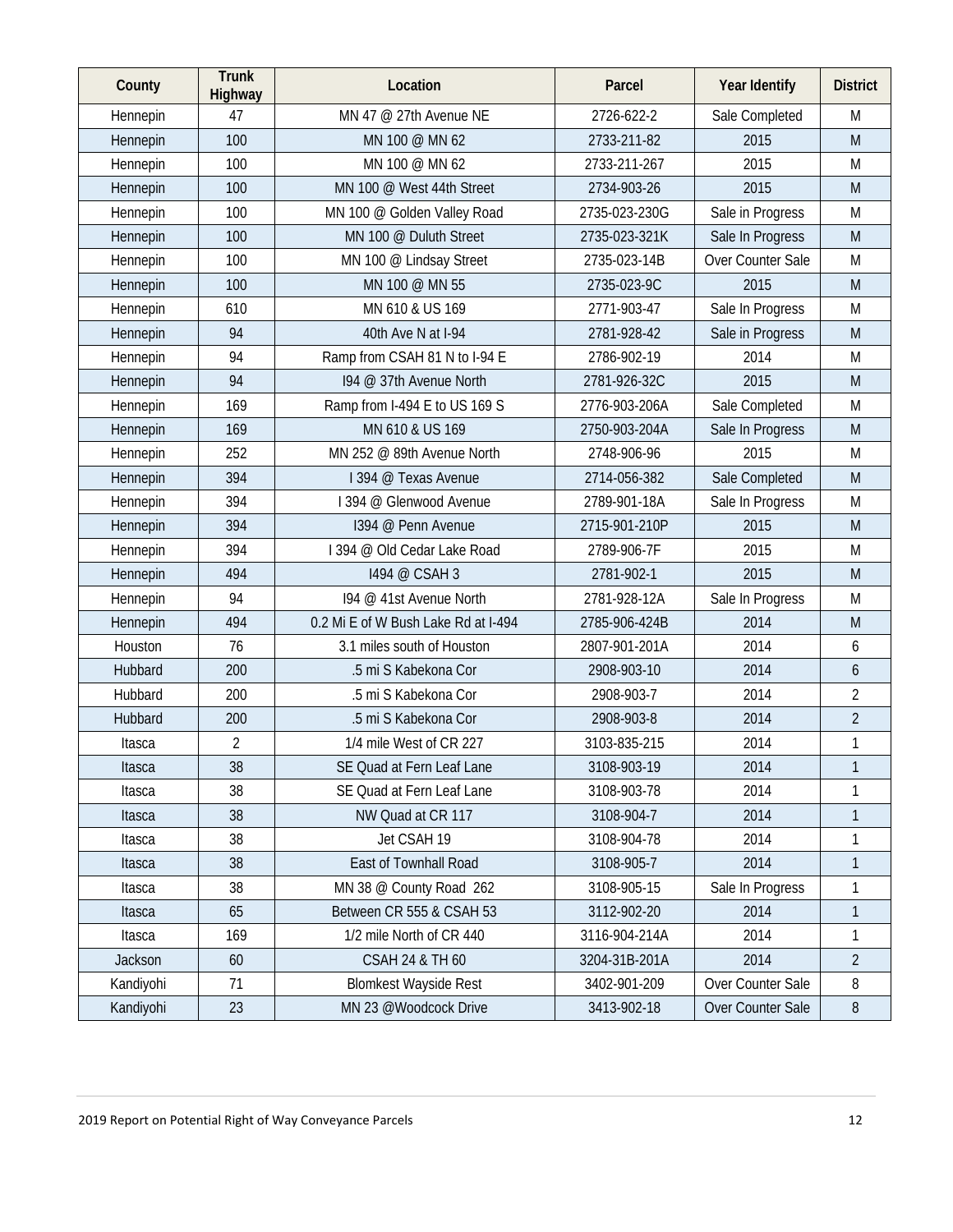| County     | <b>Trunk</b><br>Highway | Location                                                       | Parcel        | Year Identify     | <b>District</b> |
|------------|-------------------------|----------------------------------------------------------------|---------------|-------------------|-----------------|
| Kittson    | 11                      | At CSAH 18                                                     | 3501-901-201  | 2014              | 2               |
| Kittson    | 11                      | At CSAH 18                                                     | 3501-901-203  | 2014              | $\overline{2}$  |
| Kittson    | 11                      | At CSAH 18                                                     | 3501-901-204  | 2014              | $\overline{2}$  |
| Kittson    | 11                      | At CSAH 18                                                     | 3501-901-205  | 2014              | $\overline{2}$  |
| Kittson    | 11                      | At CSAH 18                                                     | 3501-901-209  | 2014              | $\overline{2}$  |
| Lake       | $\mathbf{1}$            | Between Finland & Murphy City                                  | 3803-901-47   | 2014              | $\mathbf{1}$    |
| Lake       | 1                       | 3/4 mi (±) SE of Jct TH 1 & Wanless Rd                         | 3803-901-65   | 2014              | $\mathbf{1}$    |
| Lake       | 61                      | N'ly side TH61 200'± N of Reider Memorial Dr                   | 3807-903-238  | 2014              | $\mathbf{1}$    |
| Lyon       | 14                      | 0.5 mi E of Jct TH 91                                          | 4201-402-334  | 2014              | 8               |
| McLeod     | 212                     | TH 212 & Grove Street                                          | 4309-263-201  | 2014              | 8               |
| Meeker     | 12                      | 7th St & TH 12                                                 | 4705-053-228A | 2014              | 8               |
| Mille Lacs | 47                      | East of TH 47 north of Oak Street                              | 4815-302-15   | Sale Competed     | $\overline{3}$  |
| Mille Lacs | 47                      | East of TH 47 north of Oak Street                              | 4815-302-15   | Sale Completed    | 3               |
| Mille Lacs | 47                      | East of TH 47 north of Oak Street                              | 4815-302-15   | Sale In Progress  | 3               |
| Mille Lacs | 47                      | East of TH 47 north of Oak Street                              | 4815-302-15   | Sale in Progress  | $\mathfrak{Z}$  |
| Mille Lacs | 47                      | East of TH 47 north of Oak Street                              | 4815-302-16   | Sale Completed    | 3               |
| Mille Lacs | 47                      | East of TH 47 north of Oak Street                              | 4815-302-17   | Sale Completed    | 3               |
| Morrison   | 10                      | <b>Jct T115</b>                                                | 4903-901-201K | 2014              | $\overline{3}$  |
| Morrison   | 10                      | <b>Jct T115</b>                                                | 4903-901-205  | 2014              | 3               |
| Morrison   | 10                      | <b>Jct T115</b>                                                | 4903-901-211  | 2014              | 3               |
| Morrison   | 10                      | NE Quad Front Street & TH 10                                   | 4903-213-239B | 2014              | 3               |
| Morrison   | 10                      | NE Quad CR 202                                                 | 4903-214-209K | 2014              | $\overline{3}$  |
| Nicollet   | 14                      | Co Rd 26 & TH 14                                               | 5202-28C-204  | 2014              | $\overline{7}$  |
| Olmstead   | 52                      | TH 52 near E1/4 32-108-14, in Rochester                        | 5508-036-426A | Sale Completed    | 6               |
| Olmstead   | 52                      | West frontage Road, south of 19th St NW                        | 5508-901-3    | Over Counter Sale | 6               |
| Olmstead   | 52                      | West frontage Road, south of 19th St NW                        | 5508-901-4    | Over Counter Sale | 6               |
| Olmstead   | 52                      | West frontage Road, south of 19th St NW                        | 5508-901-6    | Over Counter Sale | 6               |
| Olmstead   | 52                      | Elton Hills Dr. at 15th Ave. NW, in Rochester                  | 5508-901-60   | 2014              | 6               |
| Olmstead   | 52                      | West frontage Road, south of 19th St NW                        | 5508-901-7    | Over Counter Sale | 6               |
| Olmstead   | 52                      | TH 52 at 7th St NW in Rochester                                | 5508-901-76   | 2014              | 6               |
| Olmstead   | 52                      | TH 52 at 7th St SW                                             | 5508-901-78   | 2014              | 6               |
| Olmstead   | 52                      | West frontage Road, south of 19th St NW                        | 5508-901-8    | Over Counter Sale | 6               |
| Olmstead   | 52                      | West frontage Road, south of 19th St NW                        | 5508-901-9    | Over Counter Sale | 6               |
| Olmstead   | 52                      | TH 52 at 19th St. NW, in Rochester                             | 5508-902-63   | Sale Completed    | 6               |
| Olmstead   | 63                      | Between TH 63, 40th St. S.W. & Enterprise<br>Dr., in Rochester | 5509-901-27   | 2014              | 6               |
| Ottertail  | 29                      | 2TH 29 near 240th Street                                       | 5608-241-263  | 2015              | 4               |
| Ottertail  | 78                      | 2TH 78 near Blarney Beach Road                                 | 5620-211-218  | 2015              | 4               |
| Ottertail  | 10                      | US 10 near 570th Avenue                                        | 5605-901-4    | 2015              | 4               |
| Pipestone  | 269                     | 1st St & TH 269                                                | 5908-901-2    | 2014              | 8               |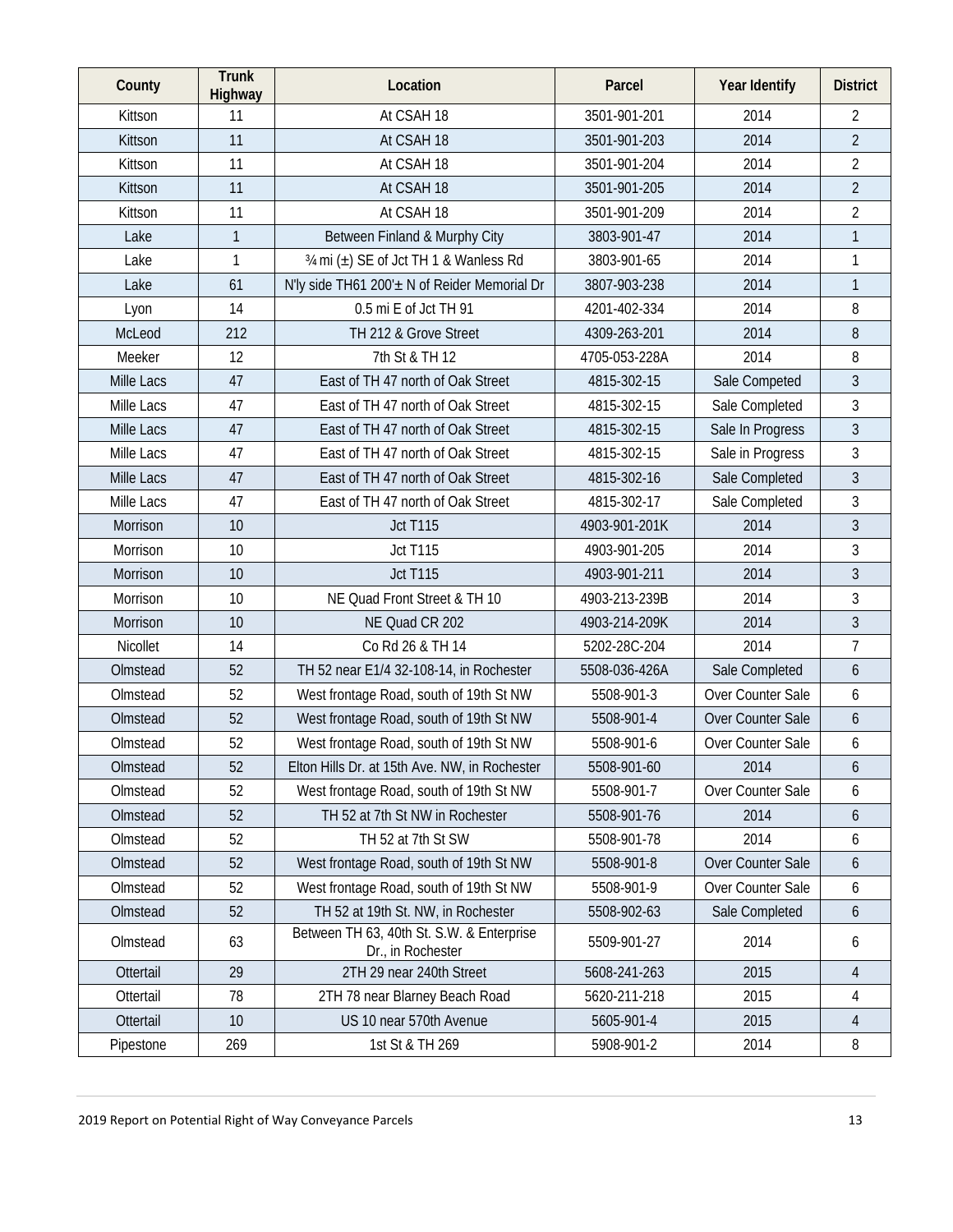| County  | <b>Trunk</b><br>Highway | Location                                 | Parcel        | Year Identify     | <b>District</b> |
|---------|-------------------------|------------------------------------------|---------------|-------------------|-----------------|
| Polk    | $\overline{2}$          | US 2 @ 280 <sup>th</sup> Street SW       | 6002-905-4    | Over Counter Sale | $\overline{2}$  |
| Polk    | $\overline{2}$          | US 2 @ 280th Street SW                   | 6002-905-5    | Over Counter Sale | $\overline{2}$  |
| Polk    | $\overline{2}$          | US 2 @ 280 <sup>th</sup> Street SW       | 6002-905-6    | Over Counter Sale | $\overline{2}$  |
| Polk    | $\overline{2}$          | US 2 @ 238th Ave                         | 6003-901-302  | Over Counter Sale | $\overline{2}$  |
| Polk    | $\overline{2}$          | US 2 @ 238th Ave                         | 6003-901-402  | Over Counter Sale | $\overline{2}$  |
| Pope    | 28                      | TH 28 near Long Beach Mn                 | 6103-901-65   | Sale in Progress  | 4               |
| Ramsey  | 5                       | MN 5 @ South Erie Street                 | 6201-902-1    | 2015              | M               |
| Ramsey  | 5                       | MN 5 @ South Colborne Street             | 6201-902-29   | 2015              | M               |
| Ramsey  | 5                       | MN 5 York & Hazelwood                    | 6229-901-4B   | Over Counter Sale | M               |
| Ramsey  | 5                       | MN 5 York & Hazelwood                    | 6229-901-5    | Over Counter Sale | M               |
| Ramsey  | 5                       | MN 5 York & Hazelwood                    | 6229-901-5A   | Over Counter Sale | M               |
| Ramsey  | 10                      | Edgewood Dr at US 10                     | 6243-901-18   | 2014              | M               |
| Ramsey  | 10                      | Eastwood Dr at CSAH 45                   | 6243-901-2    | 2014              | M               |
| Ramsey  | 10                      | Eastwood Dr at CSAH 45                   | 6243-901-3    | 2014              | M               |
| Ramsey  | 35W                     | I 35W @ New Brighton Road                | 6284-901-49   | 2015              | M               |
| Ramsey  | 52                      | US 52 @ Curtice Street                   | 6245-901-233  | 2015              | M               |
| Ramsey  | 52                      | Ramp from US 52 N to MN156               | 6245-901-30   | 2014              | M               |
| Ramsey  | 61                      | MN 61 at South Point Douglas Road        | 6220-425-211  | 2015              | M               |
| Ramsey  | 52                      | E Wyoming St at US 52                    | 6245-901-7    | 2014              | M               |
| Ramsey  | 52                      | E Wyoming St at US 52                    | 6245-901-7    | 2014              | M               |
| Ramsey  | 61                      | Point Douglas Rd at Maxwell Ave at US 61 | 6220-252-67   | Sale Completed    | M               |
| Ramsey  | 94                      | N Pelham Blvd at W St Anthony Ave        | 6282-901-29   | 2014              | M               |
| Ramsey  | 94                      | N Pelham Blvd at W St Anthony Ave        | 6282-901-33   | 2014              | M               |
| Ramsey  | 94                      | N Pelham Blvd at W St Anthony Ave        | 6282-901-34   | 2014              | M               |
| Ramsey  | 94                      | Gilbert Ave along I-94                   | 6282-902-37   | 2014              | M               |
| Ramsey  | 94                      | Gilbert Ave along I-94                   | 6282-902-38   | 2014              | M               |
| Ramsey  | 94                      | Gilbert Ave along I-94                   | 6282-902-39   | 2014              | M               |
| Ramsey  | 94                      | Gilbert Ave along I-94                   | 6282-902-40   | 2014              | M               |
| Ramsey  | 94                      | Gilbert Ave along I-94                   | 6282-902-41   | 2014              | M               |
| Ramsey  | 94                      | Gilbert Ave along I-94                   | 6282-902-42   | 2014              | M               |
| Ramsey  | 94                      | Gilbert Ave along I-94                   | 6282-902-43   | 2014              | M               |
| Ramsey  | 94                      | Gilbert Ave along I-94                   | 6282-902-44   | 2014              | M               |
| Ramsey  | 94                      | I-94 @ Howell Street                     | 6282-903-47   | Over Counter Sale | M               |
| Ramsey  | 94                      | I-94 @ Howell Street                     | 6282-903-1    | Over Counter Sale | M               |
| Ramsey  | 94                      | NE Quad I 94 & TH 61                     | 6283-903-10   | Denied            | ${\sf M}$       |
| Ramsey  | 94                      | NE Quad I 94 & TH 61                     | 6283-903-13   | Denied            | M               |
| Ramsey  | 35E                     | S Vance St along I-35E                   | 6280-908-40   | 2014              | M               |
| Redwood | 14                      | TH 14 & CSAH 5                           | 6401-211-222B | 2014              | 8               |
| Redwood | 14                      | TH 14 & CSAH 5                           | 6401-311-222  | 2014              | $\, 8$          |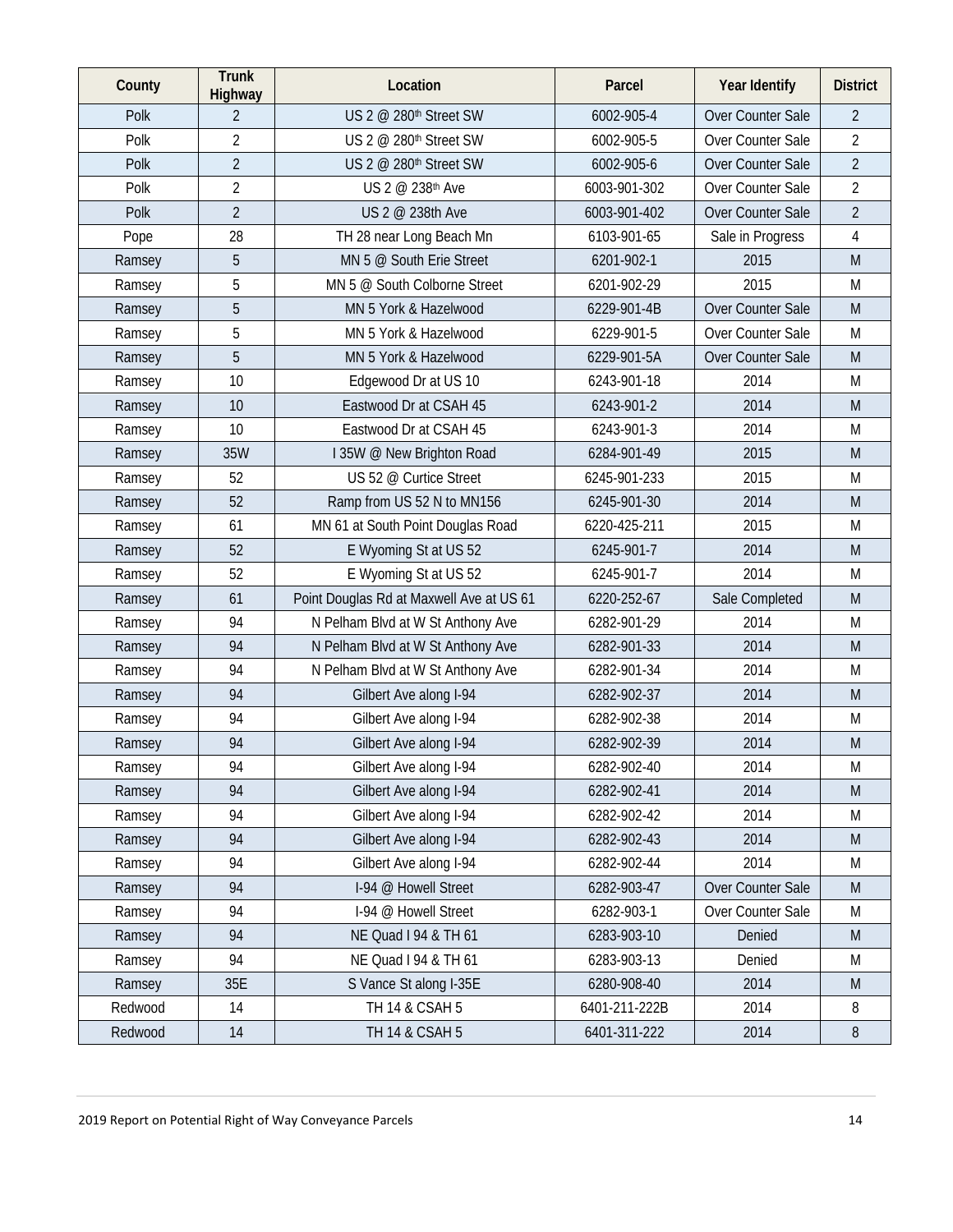| County       | <b>Trunk</b><br>Highway | Location                                | Parcel         | Year Identify     | <b>District</b> |
|--------------|-------------------------|-----------------------------------------|----------------|-------------------|-----------------|
| Redwood      | 14                      | TH 14 & CSAH 5                          | 6401-311-222A  | 2014              | 8               |
| Redwood      | 14                      | <b>CSAH 5 &amp; TH 14</b>               | 6401-311-223   | 2014              | 8               |
| Redwood      | 19                      | <b>CSAH 2 &amp; TH 19</b>               | 6404-244-219   | 2014              | 8               |
| Renville     | 212                     | East of Bird Island                     | 6511-341-229   | Sale In Progress  | 8               |
| Scott        | 169                     | Eagle Creek Blvd at US 169              | 7005-901-66    | Over Counter Sale | M               |
| Scott        | 169                     | CSAH 69 at US 169                       | 7005-901-43    | Sale Completed    | M               |
| <b>Scott</b> | 169                     | US 169 @ MN 41                          | 7010-901-226B  | 2015              | M               |
| Sibley       | 15                      | TH 19 & TH 15                           | 7202-530-224F  | 2014              | 8               |
| St. Louis    | 33                      | Between CSAH 7 & CSAH 8                 | 6911-212-252A  | 2014              | $\mathbf{1}$    |
| St. Louis    | 33                      | NW Quad CR 894                          | 6911-12B-239   | 2014              | $\mathbf{1}$    |
| St. Louis    | 33                      | 1/2 mile north of CR 894                | 6911-212-244A  | 2014              | $\mathbf{1}$    |
| St. Louis    | 33                      | 1/2 mile south of CR 874                | 6911-212-245A  | 2014              | 1               |
| St. Louis    | 33                      | 1/4 mile north of Witte Rd              | 6911-12A-227A  | 2014              | $\mathbf{1}$    |
| St. Louis    | 33                      | 1/2 Mile south of TH 2                  | 6911-12A-228   | 2014              | 1               |
| St. Louis    | 33                      | 1/2 Mile south of TH 2                  | 6911-12A-228A  | 2014              | $\mathbf{1}$    |
| St. Louis    | 33                      | 1/2 mile south of CSAH 56               | 6911-12A-201G  | 2014              | 1               |
| St. Louis    | 33                      | SW Quad TH 33 & CSAH 56                 | 6911-12A-204   | 2014              | $\mathbf{1}$    |
| St. Louis    | 33                      | SE Quad TH 33 & CSAH 56                 | 6911-12A-206   | 2014              | 1               |
| St. Louis    | 35                      | At 21st Ave                             | 6982-912-19    | Sale Completed    | $\mathbf{1}$    |
| St. Louis    | 35                      | At 21st Ave                             | 6982-912-20    | Sale Completed    | $\mathbf{1}$    |
| St. Louis    | 35                      | At 21st Ave                             | 6982-912-21    | Sale Completed    | $\mathbf{1}$    |
| St. Louis    | 35                      | Between 73rd and 65th Aves              | 6982-909-316RR | Sale Completed    | $\mathbf{1}$    |
| St. Louis    | 37                      | 1/4 mile east of CR 62                  | 6947-901-222A  | 2014              | $\mathbf{1}$    |
| St. Louis    | 37                      | 1/4 mile east of CR 62                  | 6947-901-223A  | 2014              | 1               |
| St. Louis    | 53                      | NW Quad Piedmont & 12th St              | 6915-906-20    | 2014              | $\mathbf{1}$    |
| St. Louis    | 53                      | NE Quad Piedmont & 13th St              | 6915-906-29    | 2014              | 1               |
| St. Louis    | 53                      | NE Quad Piedmont & 13th St              | 6915-906-44    | 2014              | $\mathbf{1}$    |
| St. Louis    | 53                      | SE Quad Piedmont & 24th Ave             | 6915-906-46    | 2014              | 1               |
| St. Louis    | 53                      | 1/2 mile south of Trinity Court         | 6915-902-212   | 2014              | $\mathbf{1}$    |
| St. Louis    | 53                      | NE Quad at Anderson Road                | 6915-902-244   | Sale In Progress  | 1               |
| St. Louis    | 53                      | NE Quad at Anderson Road                | 6915-902-245   | Sale In Progress  | $\mathbf{1}$    |
| St. Louis    | 53                      | 1/4 mile north of Anderson Road         | 6915-902-255   | Sale Completed    | 1               |
| St. Louis    | 53                      | 1/4 mile north of Anderson Road         | 6915-902-263   | 2014              | 1               |
| St. Louis    | 53                      | 1/4 mile north of Anderson Road         | 6915-902-264   | 2014              | 1               |
| St. Louis    | 53                      | 1/4 mile north of Anderson Road         | 6915-902-279   | 2014              | $\mathbf{1}$    |
| St. Louis    | 53                      | 1/4 mile north of Anderson Road         | 6915-902-362   | 2014              | 1               |
| St. Louis    | 53                      | 1000 ft. north of CR 652 (Goodell Road) | 6920-903-9     | 2014              | $\mathbf{1}$    |
| St. Louis    | 53                      | 1/4 mile south of CSAH 87               | 6920-903-83    | 2014              | 1               |